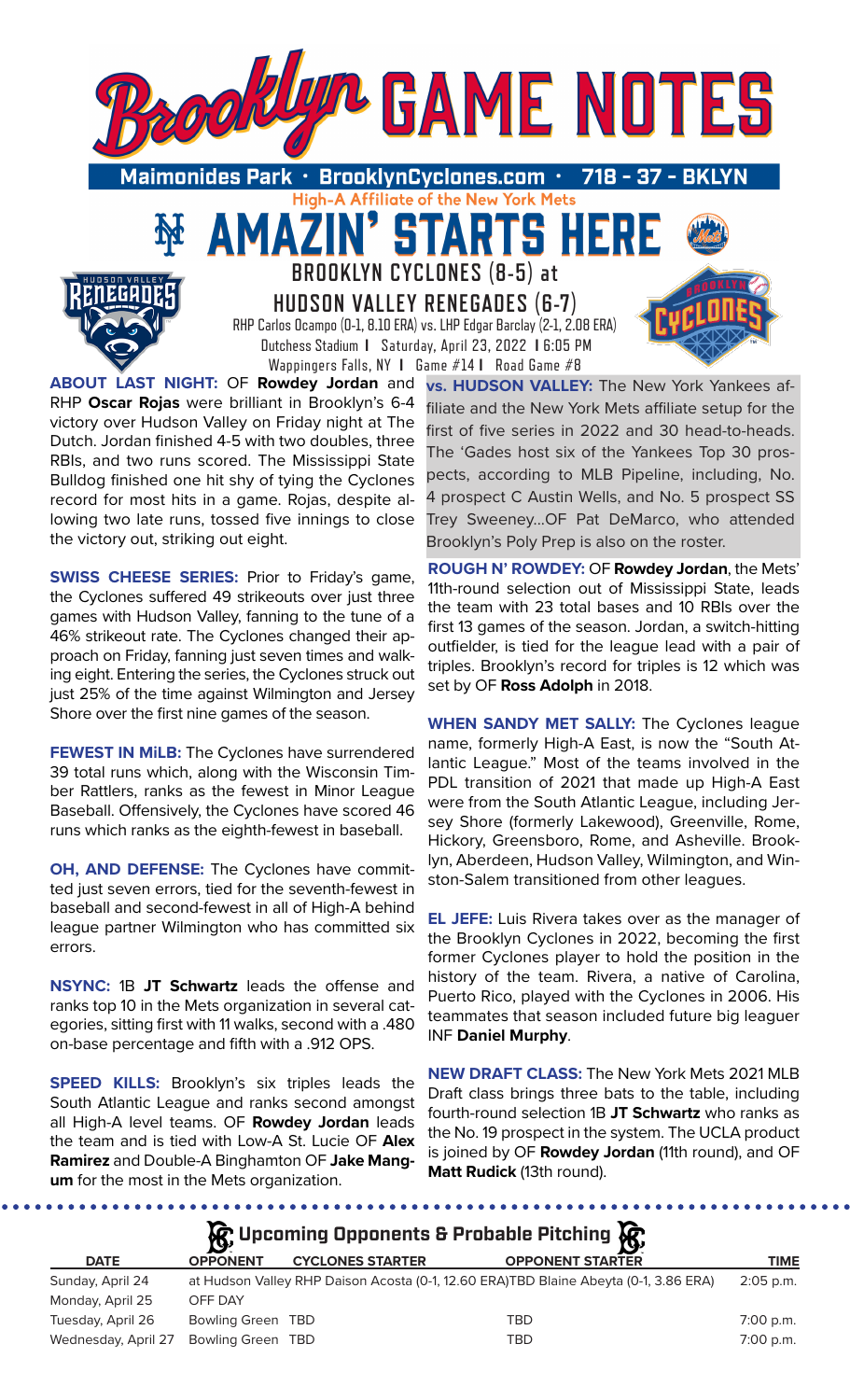# **APRIL 23 AT HUDSON VALLEY STARTING PITCHER PAGE 2**



# # 36 CARLOS OCAMPO RHP

**Height:** 6-2 **Weight:** 220 **Date of Birth:** September 3, 1998 **Age**: 23

**How Obtained:** Selected from CHC in 2021 Rule 5 MiLB Draft, December 8. 2021 Repertoire: 4-seam fastball, slider, splitter

**TONIGHT:** Carlos Ocampo makes his third start of the season, facing Hudson Valley for the first time in his career.

**2022 GAME-BY-GAME High-A Brooklyn Cyclon**<br>**DATE OPP DEC IP H R ER DATE OPP DEC IP H R ER BB K HR AVG** 4/10 @WIL L 0.1 4 3 3 1 1 0 .800 4/17 JS 3.0 0 1 0 5 2 0 .308

**LAST TIME OUT:** Ocampo lasted three innings on Sunday at Maimonides Park against Jersey Shore but walked a career-high-tying five batters.

**RULE 5:** Ocampo comes to the Mets organization via the Minor League phase of the Rule 5 Draft in December 2021. Ocampo spent more than four season in the Cubs system, making him eligible to be selected after the 2021 season.

**CUBBIES:** Ocampo pitched as a reliever/closer for the Low-A Myrtle Beach Pelicans in 2021 after spending three seasons as a starting pitcher in the Chicago system. Last year, Ocampo struck out 67 over 47.2 IP, posting a strikeout rate of 32% and a walk rate of 7%.

**STARTER PEDIGREE:** The Columbian right-hander made 25 starts in his first 30 appearances as a professional, pitching in the Dominican Summer League in 2016 before back-toback stints in the Arizona League in 2018 and 2019.

**EMPTY CAMPAIGN:** Ocampo missed the 2017 season due to injury but made his stateside debut in 2019.

| K%                                      |   | BB%                                      |                             | HR/9                                 |  |  |  |  |
|-----------------------------------------|---|------------------------------------------|-----------------------------|--------------------------------------|--|--|--|--|
| 15.8%                                   |   | 31.6%                                    |                             | 0.00                                 |  |  |  |  |
| <b>BABIP</b>                            |   | GB%                                      |                             | <b>FIP</b>                           |  |  |  |  |
| .400                                    |   | 44.4%                                    | 7.56                        |                                      |  |  |  |  |
| <b>OCAMPO'S SEASON AND CAREER HIGHS</b> |   |                                          |                             |                                      |  |  |  |  |
| 2022 Season                             |   |                                          |                             | Career                               |  |  |  |  |
| 2 (4/17 vs. Jersey Shore)               |   | <b>Strikeouts</b>                        |                             | 9 (8/6/19 vs. AZL A's Green)         |  |  |  |  |
| None                                    |   | <b>Double Digit K Games</b>              |                             | None                                 |  |  |  |  |
| 4 (4/10 at Wilmington)                  |   | <b>High Hits, Game</b>                   |                             | 6 (2x, 7/11/21 at Augusta)           |  |  |  |  |
| None                                    |   | High HR, Game                            | 2 (6/16/21 vs. Charleston)  |                                      |  |  |  |  |
| 3 (4/10 at Wilmington)                  |   | <b>High Runs, Game</b>                   | 7 (8/19/19 vs. AZL Rangers) |                                      |  |  |  |  |
| 5 (4/17 vs. Jersey Shore)               |   | High Walks, Game                         |                             | 5 (4x, 4/17/22 vs. JS)               |  |  |  |  |
| 3.0 (4/17 vs. Jersey Shore)<br>None     |   | <b>Innings Pitched, Game</b>             |                             | 6 (8/6/19 vs. AZL A's Green)<br>None |  |  |  |  |
| None                                    |   | <b>Complete Games</b><br><b>Shutouts</b> |                             | None                                 |  |  |  |  |
|                                         |   |                                          |                             |                                      |  |  |  |  |
|                                         |   | <b>CATCHER ERA</b>                       |                             |                                      |  |  |  |  |
| <b>NAME</b>                             | G | ER                                       | <b>INN</b>                  | <b>ERA</b>                           |  |  |  |  |
| Gaddis                                  | 4 | 9                                        | 32                          | 2.53                                 |  |  |  |  |
| Mena                                    | 4 | 8                                        | 34                          | 2.12                                 |  |  |  |  |
| O'Neill                                 | 4 | 15                                       | 30                          | 4.50                                 |  |  |  |  |

| CYCLONES STARTING PITCHER BREAKDOWN |   |   |                                                       |     |         |  |  |  |  |
|-------------------------------------|---|---|-------------------------------------------------------|-----|---------|--|--|--|--|
| <b>STARTER</b>                      |   |   | <b>GS Quality StartsRun SupportRS/Start BC Record</b> |     |         |  |  |  |  |
| <b>Bryant</b>                       |   | Ω | 5                                                     | 2.0 | $1 - 0$ |  |  |  |  |
| Acosta                              |   | O | 6                                                     | 3.0 | $0 - 2$ |  |  |  |  |
| Bryant                              |   | O | 5                                                     | 2.0 | $1 - 0$ |  |  |  |  |
| Chacin                              | З | O | 12                                                    | 4.0 | $3 - 0$ |  |  |  |  |
| Griffin                             |   | Ω | 4                                                     | 4.0 | $1 - 0$ |  |  |  |  |
| Ocampo                              |   |   |                                                       | 3.5 | $1 - 1$ |  |  |  |  |
| Rojas                               |   | ∩ | 6                                                     | 6.0 | $1 - 0$ |  |  |  |  |
| Santos                              |   |   | 6                                                     | 2 ດ | $1 - 2$ |  |  |  |  |

|                  |         |            |          |            |    |    |     |     |           |      | <b>BROOKLYN CYCLONES PITCHING BREAKDOWN</b> |       |            |          |     |    |    |    |     |    |            |
|------------------|---------|------------|----------|------------|----|----|-----|-----|-----------|------|---------------------------------------------|-------|------------|----------|-----|----|----|----|-----|----|------------|
|                  | W-L     | <b>ERA</b> | IP.      | Н.         | R  | ER | BB  |     | <b>HR</b> | AVGI |                                             | W-L   | <b>ERA</b> | IP       | н   | R  | ER | BB | K   | HR | <b>AVG</b> |
| <b>STARTERS</b>  | 1-4     | 4.64       | 42.2     | $\Delta$ 1 | 26 | つつ | -23 | 50  |           |      | .247 HOME                                   | $5-1$ | 1.98       | 50.0     | 31  |    |    |    | 56  |    | .174       |
| <b>RELIEVERS</b> |         | 173        | 621      | 40         |    | 12 | 29  | 79  |           |      | 180 ROAD                                    | 3-4   | 376        | 55.0     | -50 |    | 23 | 31 |     |    | .238       |
| <b>TOTAL</b>     | $8 - 5$ | 2.91       | 105.0 81 |            | 39 | 34 | 52  | 129 | 3         |      | .209 TOTAL                                  | 8-5   | 2.91       | 105.0 81 |     | 39 | 34 | 52 | 129 | 3  | .209       |
|                  |         |            |          |            |    |    |     |     |           |      |                                             |       |            |          |     |    |    |    |     |    |            |

**BULLPEN NOTES**

-Brooklyn's bullpen has struck out 79 over 62.1 innings to start the season, allowing just 12 earned runs (1.73 ERA) with a 31% strikeout rate and 11% walk rate.

- Relievers RHP Josh Hejka, RHP Colby Morris, RHP Hunter Parsons, RHP Evy Ruibal, and RHP Reyson Santos are all returners to the Cyclones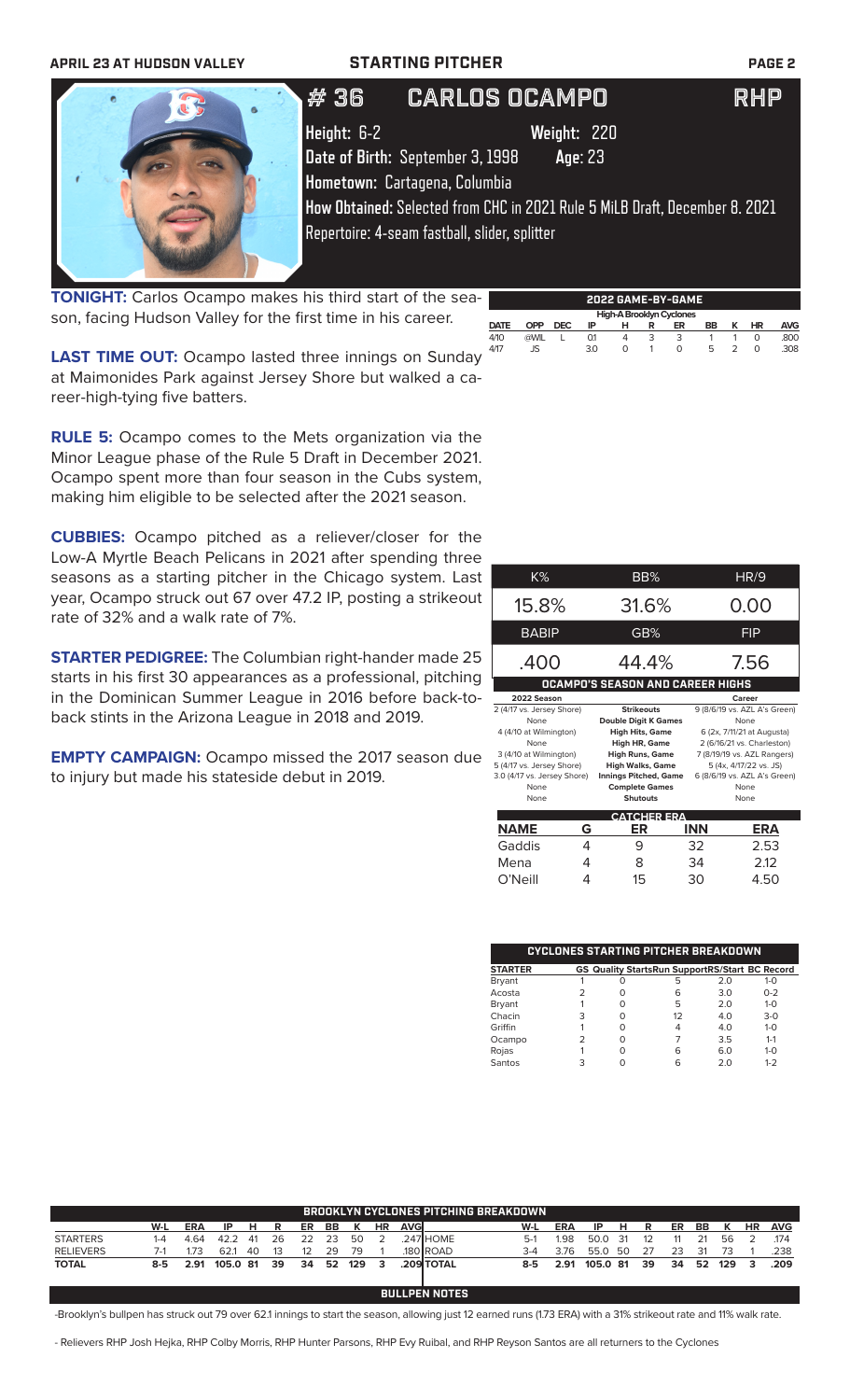### **APRIL 23 AT HUDSON VALLEY BATTING PAGES PAGE 3 # 7 JOSE MENA - C .357, 0 HR, 2 RBI, .336 wOBA, wRC+ 96 Last Game:** DNP **Home:** 3-8 **Last HR: Season High, Hits:** 2 (4/17 vs. JS) **RISP:** 2-6 **Road:** 2-6 **Multi-Hit Games:** 1 (4/17 vs. Jersey Shore) **Season High, Runs:** 1 (4/15 vs. JS) **Streak:** 3 G (4-11) **vs. HV:** 1-3 **Multi-RBI Games: Season High, RBI:** 1 (2x, 4/21 at HV) **Season High, SB:**  • Enters his seventh season with the Mets organization… Played in 31 games across High-A Brooklyn and AA Binghamton in 2021 • Won the NYPL Title with Brooklyn in 2019 • Born in Cotui, Dominican Republic…One of the oldest cities in Americas, founded in 1505…Average temperature in 90 degrees. • Signed as an International free agent on June 22, 2016… **Last Game: DNP Home: 2-9 Last HR: Last HR: Season High, Hits:** 1 (2x, 4/17 vs. JS)<br> **RISP:** 0-4 **Road: Righ, Runs: Righ, Runs: Righ, Runs: RISP:** 0-4 **Righ, Runs: Righ, Runs: Righ, Runs: Righ, Runs: RISP:** 0-4 **Road: Multi-Hit Games: Season High, Runs: Season High, RBI:** 1 (4/17 vs. JS) **Season High, SB:**  • Enters his fourth year with the Mets organization in 2022… Split the 2021 season between Low-A St. Lucie and High-A Brooklyn…drove in 19 runs in 44 games between the two levels • Selected by the Mets in the 18th round in the 2019 MLB Draft…Played 40 games with ROA Kingsport in 2019 • Starred at North Florida…2019 ASUN Baseball Scholar Athlete of the Year…Set the UNF career stolen base record…11th outfielder drafted in school history. **# 20 TANNER MURPHY - OF .222, 0 HR, 1 RBI, .257 wOBA, wRC+ 48 # 1 NIC GADDIS - C/3B .148, 0 HR, 3 RBI, .265 wOBA, wRC+ 52 Last Game:** 0-2, RBI, 3 BB **Home:** 4-13 **Last HR: Season High, Hits:** 2 (4/16 vs. JS G2) **Season High, Hits:** 2 (4/16 vs. JS G2) **Season High, Hits:** 2 (4/16 vs. JS G2) **RISP:** 1-9 **Road:** 0-14 **Multi-Hit Games:** 1 (4/16 vs. JS G2) **Season High, Runs:** 2 (4/16 at JS G2) **Multi-RBI Games: 1 (4/15 vs. Jersey Shore) Season High, SB:**  • Enters his fourth year in the Mets organization...Made stops in Low-A St. Lucie, High-A Brooklyn, and Double-A Binghamton in 2021…totaled 48 games. • Returns to Coney Island where he was a member of the 2019 Cyclones for 15 games before being transferred to the GCL Mets. • Hit a combined .192 across 40 games in 2019 with Brooklyn and the GCL Mets • Drafted by the Mets in the 16th round of the 2019 MLB Draft out of Jacksonville State...Hails from Trenton, GA. **Last Game:** 4-5, 2 2B, 3 RBI, 2 R **Home:** 6-24 **Last HR: Season High, Hits:** 4 (4/22 at HV) **RISP:** 7-15 (.467) **Road:** 8-23 **Multi-Hit Games:** 2 (4/22 at Hudson Valley) **Season High, Runs:** 2 (4/22 at HV) **Streak:** 1 G (4-5) **vs. HV:** 5-15 **Multi-RBI Games:** 3 (4/22 at Hudson Valley) **Season High, RBI:** 3 (2x, 4/22 at HV) **Season High, SB:** 2 (4/20 at HV) • Enters second year with the Mets organization…Selected in the 11th Round in the 2021 MLB Draft out of Mississippi State • Appeared in 30 games with Low-A St. Lucie in 2021…Drove in 13 runs with five extra-base hits… • Won the 2021 College World Series with Mississippi State….Named to the College World Series All-Tournament Team…Second-Team All-SEC selection…One of five Bulldogs selected in the 2021 MLB Draft…Born William Kevin Jordan. **# 26 ROWDEY JORDAN - OF .298, 0 HR, 10 RBI, .401 wOBA, wRC+ 137 Last Game:** 0-5 **Home:** 5-12 **Last HR:** 4/17 vs. Jersey Shore **Season High, Hits:** 2 (2x, 4/15 vs. JS) **RISP:** 4-13 **Road:** 2-17 **Multi-Hit Games:** 2 (4/15 vs. Jersey Shore) **Season High, Runs:** 1 (4/17 vs. JS) And the season High, RBI: 1, 13<br>
vs. HV: 1-12 **Multi-RBI Games: Multi-RBI Games: Season High, RBI:** 1 (3x, 4/19 at HV)<br>
Season High, SB: 1 (3x, 4/19 at HV) **Season High, SB:** 1 (3x, 4/19 at HV) • Enters his second season as a member of the Mets organization… Played 2021 season with Low-A St. Lucie…batted .250 with seven home runs in 74 games • Played collegiately at California…dual sport athlete competing in football and baseball…Played in 10 games with two starts at QB for Cal in 2018…threw for two touchdowns, while running for four more Signed as a non-drafted free agent on June 18, 2020 with the New York Mets • Drafted by the Miami Marlins in the 26th round (771st overall) in the 2019 MLB Draft but did not sign **# 12 BRANDON McILWAIN - OF**<br> **1241, 1 HR, 3 RBI, .348 wOBA, wRC+ 104**<br> **RISP:** 4-13 **22x, 4/15 vs. JS)**<br> **RISP: 4-13 2415 Multi-Hit Games:** 2 (4/15 vs. Jersey Shore) **Season High, Runs: 1 (4/17 vs. JS) Last Game:** 1-1, 3B, 3 R, 2 BB **Home:** 0-5 **Last HR: Season High, Hits:** 2 (4/19 at HV) **RISP:** 0-3 **Road:** 3-9 **Multi-Hit Games: Season High, Runs:** 3 (4/22 at HV) **Streak:** 1 G (1-1) **vs. HV:** 3-8 **Multi-RBI Games: Season High, RBI: Season High, SB:**  • Enters his fourth year in the Mets organization...Enters his first year in High-A after spending 2021 with the Low-A St. Lucie Mets • Hit .187 with Low-A St. Lucie in 52 games with a .401 on-base percentage...has had a .405 career on-base percentage in 85 professional games • Drafted by the Mets in the 20th round of the MLB Draft out of the University of Pennsylvania. • Named Unanimous First-Team All-Ivy in 2019 **# 15 MATT O'NEILL - C .214, 0 HR, 0 RBI, .403 wOBA, wRC+ 138 # 9 JAYLEN PALMER - INF/OF .185, 0 HR, 0 RBI, .273 wOBA, wRC+ 57 Last Game:** 1-4, BB **Home:** 3-5 **Last HR: <b>Last HR:** Season High, Hits: 2 (4/13 vs. JS)<br> **RISP:** 0-5 **Season High, Runs:** 1 (4/20 at HV **RISP:** 0-5 **Road: 2-22 Road: 2-22 Multi-Hit Games:** 1 (4/13 vs. Jersey Shore) **Streak:** 1 G (1-4) **RISP: 0-5 Streak: 1 G (1-4) vs. HV:** 1-12 **At HUHICames:** 1 (4/13 vs. Jersey Shore) **Season High, Runs: 1 (4/20 at HV)**<br>**Season High, Runs: 1 (4/20 at HV)**<br>**Season High, RBI: 1 (4/10 at WIL) Season High, SB:** 1 (2x, 4/20 at HV) • Enters his fifth year in the Mets organization...No. 14 prospect in the Mets system, according to *MLB Pipeline*...Experienced first full season in 2021, playing 66 games with Low-A St. Lucie before an August promotion to High-A to play 39 games with Brooklyn • Spent 2018 and 2019 with short season teams in the GCL and Kingsport • Drafted in the 22nd round of the 2018 MLB Draft out of Holy Cross (NY) High School in Flushing as one of four ever in school history to be drafted directly from high school...\$200K signing bonus **# 4 JOSE PEROZA - INF .143, 0 HR, 3 RBI, .145 wOBA, wRC+ -22 Last Game:** 0-5 **Home:** 3-16 **Last HR: Season High, Hits:** 2 (4/17 vs. JS) **RISP:** 2-12 **Road:** 3-26 **Multi-Hit Games:** 1 (4/17 vs. Jersey Shore) **Season High, Runs:** 2 (4/17 vs. JS) Exterior Letter and Callis 2 of the Multi-RBI Games: Streak: **Streak: vs. HV:** 1-16 **Multi-RBI Games: Season High, RBI:** 1 (3x, 4/17 vs. JS) **Season High, SB:**  • Enters his seventh year in the Mets organization...Advanced to Low-A St. Lucie in 2021 slashing .274/.404/.442…Spent the final 38 games of the season with the Cyclones, where he hit five home runs • Ranked as the No. 19 prospect in the Mets farm system, according to *Baseball America* and the No. 29 prospect according to *MLB Pipeline* Part of Brooklyn's 2019 New York-Penn League Championship Team. • Signed as non-drafted international free agent signing on July 2, 2016 from Venezuela. **# 2 WILMER REYES - UTL .200, 0 HR, 1 RBI, .235 wOBA, wRC+ 34 Last Game:** DNP **Home:** 4-22 **Last HR: Season High, Hits:** 2 (4/12 vs. JS)<br>**RISP:** 2-15 **Rightname:** 5-23 **Home: 4-22 Home: 4-22 Home: 1 (4/12 vs. Jersey Shore) Season High, Runs: 1 (5x, 4/20** at HV) **RISP:** 2-15 **Road:** 5-23 **Road: 5-23 Multi-Hit Games:** 1 (4/12 vs. Jersey Shore) **Streak:** 3 G (3-13) **Road: 5-23 Multi-RBI Games:** 1 (4/12 vs. Jersey Shore) **Season High, RBI:** 1 (4/19 at HV) **Season High, SB:** 1 (4/9 at WIL G1) • Enters his seventh year in the Mets organization...Won a New York-Penn League title with Brooklyn in 2019 • Reinstated to Brooklyn from rehab assignment with FCL Mets late in 2021 when SS Ronny Mauricio and OF Antoine Duplantis were promoted to Double-A Binghamton. • Hit .323 with a .350 on-base percentage in 2019 as the top hitter on the 2019 NYPL Champion Brooklyn Cyclones 23 year old hails from Mao, Dominican Republic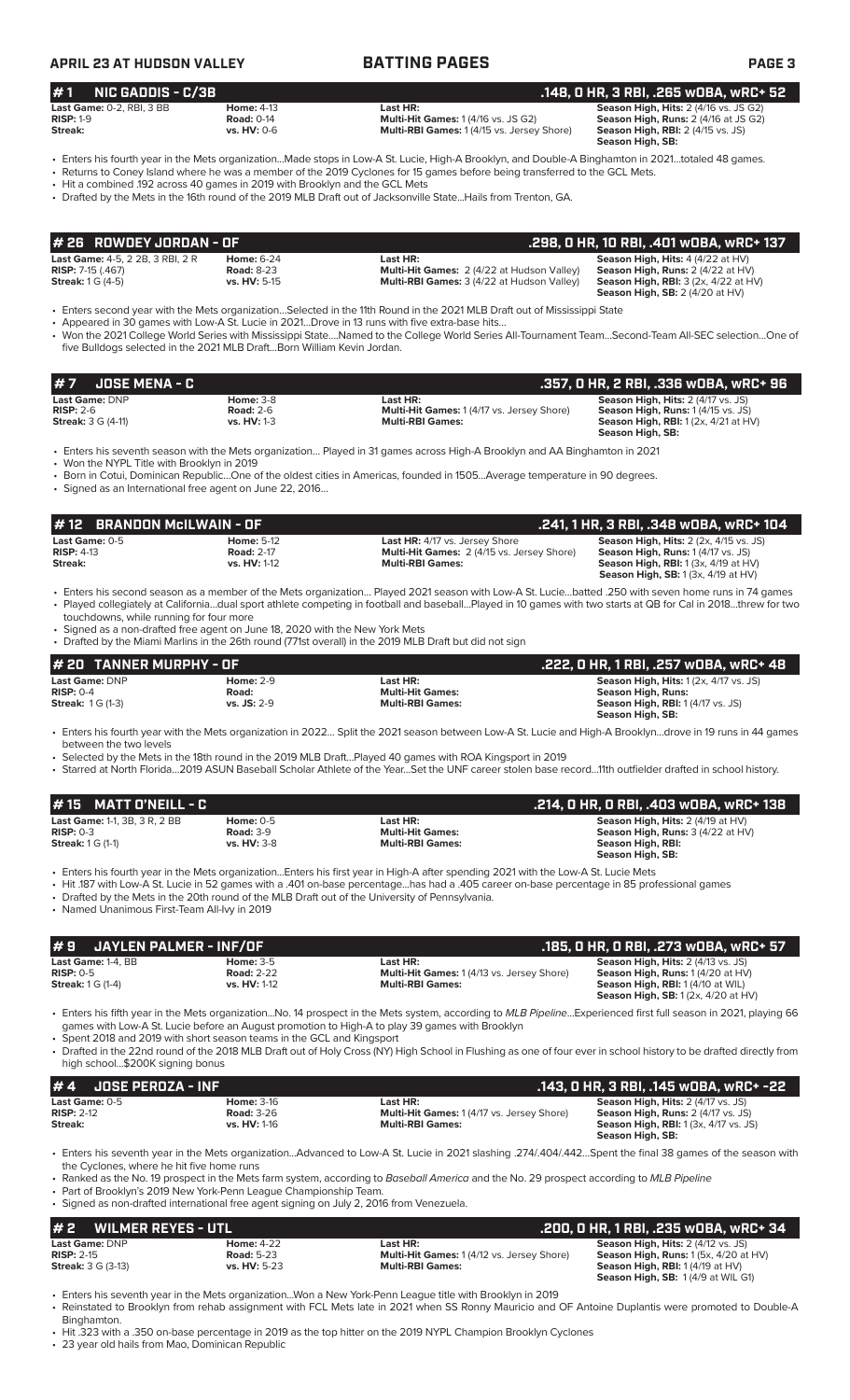| <b>APRIL 23 AT HUDSON VALLEY</b>                                                     |                                                             | <b>BATTING PAGES</b>                                                                                                                                                                                                                                                                                                                                                                                          |                                                                                                                                                   |
|--------------------------------------------------------------------------------------|-------------------------------------------------------------|---------------------------------------------------------------------------------------------------------------------------------------------------------------------------------------------------------------------------------------------------------------------------------------------------------------------------------------------------------------------------------------------------------------|---------------------------------------------------------------------------------------------------------------------------------------------------|
| l# 23   MATT RUDICK - OF                                                             |                                                             |                                                                                                                                                                                                                                                                                                                                                                                                               | .136, O HR, O RBI, .333 wOBA <u>, wRC+ 94</u>                                                                                                     |
| <b>Last Game: <math>1-4</math>. BB. R</b><br>$RISP: 0-7$<br><b>Streak:</b> 1 G (1-4) | <b>Home: 2-9</b><br><b>Road: 1-13</b><br><b>vs. HV: 1-9</b> | Last HR:<br><b>Multi-Hit Games:</b><br><b>Multi-RBI Games:</b>                                                                                                                                                                                                                                                                                                                                                | Season High, Hits: 1 (3x, 4/22 at HV)<br><b>Season High, Runs: 2 (2x, 4/16 vs. JS G2)</b><br>Season High, RBI:<br>Season High, SB: 2 (4/20 at HV) |
| • Member of the 15u USA Baseball national team                                       |                                                             | • Enters his second year with the Mets organizationplayed 21 games with the FCL Mets, hitting, 303 (23-76) with a .404 OBP.<br>• Drafted in the 13th Round in the 2021 MLB DraftStarred collegiately at San Diego State<br>• Named First-Team All-Mountain West selection in 2021 Hit 410 as a Redshirt-Junior<br>. Scripps Rach alumni include SNL cast member Kyle Mooney and PGA golfer Xander Schauffele. |                                                                                                                                                   |
| <b>WARREN SAUNDERS - INF</b><br>l # 10                                               |                                                             |                                                                                                                                                                                                                                                                                                                                                                                                               | .150, 0 HR, 1 RBI, .215 w0BA, wRC+ 21                                                                                                             |

**RISP:** 1-6 **Road:** 0-5 **Multi-Hit Games:** 1 (4/17 vs. Jersey Shore) **Season High, Runs:** 1 (2x, 4/16 vs. JS G2) **Streak: vs. JS:** 2-17 **Multi-RBI Games: Season High, RBI:** 1 (4/17 vs. JS)

• Enters his fifth year in the Mets organization and third season…Played his first full season in 2021 with the Low-A St. Lucie Mets and led the team in hits (84) and

• Recent players from the Bahamas include Miami's Jazz Chisholm and Antoan Richardson, famous for scoring from second base on Derek Jeter's walk-off single

in his final game at Yankee Stadium. **Last Game:** 2-3, RBI, BB **Home:** 6-16 **Last HR:** 4/12 vs. Jersey Shore **Season High, Hits:** 3 (4/12 vs. JS) **RISP:** 5-12 **Road:** 5-21 **Multi-Hit Games:** 4 (4/22 at Hudson Valley) **Season High, Runs:** 2 (4/12 vs. JS) **# 3 JT SCHWARTZ - INF**<br> **157 Last Game:** 2-3, RBI, BB **.297, 1 HOME:** 6-16 **.2014** Last HR: 4/12 vs. Jersey Shore<br> **157:** RISP: 5-12 **RISP: 5-12 RISP: 5-12 RISP: 5-12 RISP: 5-12 RISP: 5-12 RISP: 5-12 RISP: 5** 

**Season High, SB:** 

ranked second in total bases (105) behind Top-10 Mets prospect Alex Ramirez…plays outfield and all four infield positions

**Last Game:** 0-5 **Home:** 3-12 **Last HR: Last Game:** 0-5 **RISP:** 1-6 (4/17 vs. Jersey Shore)

**Streak:** 1 G (2-3) **vs. HV:** 4-12 **Multi-RBI Games:** 2 (4/20 at Hudson Valley)

• Enters his second year in the Mets organization…Saw first professional action in 2021 with Low-A St. Lucie…Appeared in 25 games with an OBP of .320 and two steals...*MLB Pipeline* ranks Schwartz as the number 19 overall prospect in the Mets organization.

**Season High, RBI:** 2 (2x, 4/20 at HV)<br>**Season High, RBI:** 2 (2x, 4/20 at HV)<br>**Season High, SB:** 

• Drafted in the fourth round by the Mets in 2021 out UCLA…was named an All-American and won the Pac-12 batting title as a sophomore…His .396 average was the seventh highest in single-season UCLA history

• His UCLA teammate Kevin Kendall was also drafted by the Mets in 2021

• Signed as an international free agent in 2018 out of Grand Bahama, Bahamas

| # 48 JOE SUOZZI - OF  |                    |                                            | .143, 1 HR, 7 RBI, .318 wOBA, wRC+ 85            |
|-----------------------|--------------------|--------------------------------------------|--------------------------------------------------|
| <b>Last Game: DNP</b> | <b>Home: 1-10</b>  | Last HR:                                   | <b>Season High, Hits:</b> $1(3x, 4/20$ at $HV$ ) |
| $RISP: 2-5$           | <b>Road: 2-11</b>  | <b>Multi-Hit Games:</b>                    | <b>Season High, Runs:</b> $1(3x, 4/19$ at $HV$ ) |
| Streak:               | <b>vs. HV: 2-9</b> | <b>Multi-RBI Games: 1 (4/16 vs. JS G2)</b> | <b>Season High, RBI:</b> 4 (4/16 vs. JS G2)      |
|                       |                    |                                            | <b>Season High, SB: 1(4/20 at HV)</b>            |

• Enters his second year in the Mets organization...Drove in 23 runs with 14 stolen bases in 53 games across Low-A St. Lucie and High-A Brooklyn last year

• Signed by the Mets on June 15, 2020 out of Boston College • Attended Chaminade High School in Mineola, NY...won the 2013 CHSAA Title

• His father, Tom Suozzi, is the former Nassau County Executive and current U.S. House of Representatives member of NY's 3rd district (Nassau, Suffolk, Queens) running for New York State Governor.

# **Recent Home Run Chart**

| Date | Player               | <b>Opponent</b>                   |         | Exit Velo Launch Angle | Distance |
|------|----------------------|-----------------------------------|---------|------------------------|----------|
| 4/12 | JT Schwartz          | vs. Jersey Shore                  | 103 mph | 23                     | 365 ft.  |
|      | $4/16$ G2 Joe Suozzi | vs. Jersey Shore                  |         |                        |          |
| 4/17 |                      | Brandon McIlwain vs. Jersey Shore |         |                        |          |
|      |                      |                                   |         |                        |          |
|      |                      |                                   |         |                        |          |
|      |                      |                                   |         |                        |          |
|      |                      |                                   |         |                        |          |
|      |                      |                                   |         |                        |          |
|      |                      |                                   |         |                        |          |
|      |                      |                                   |         |                        |          |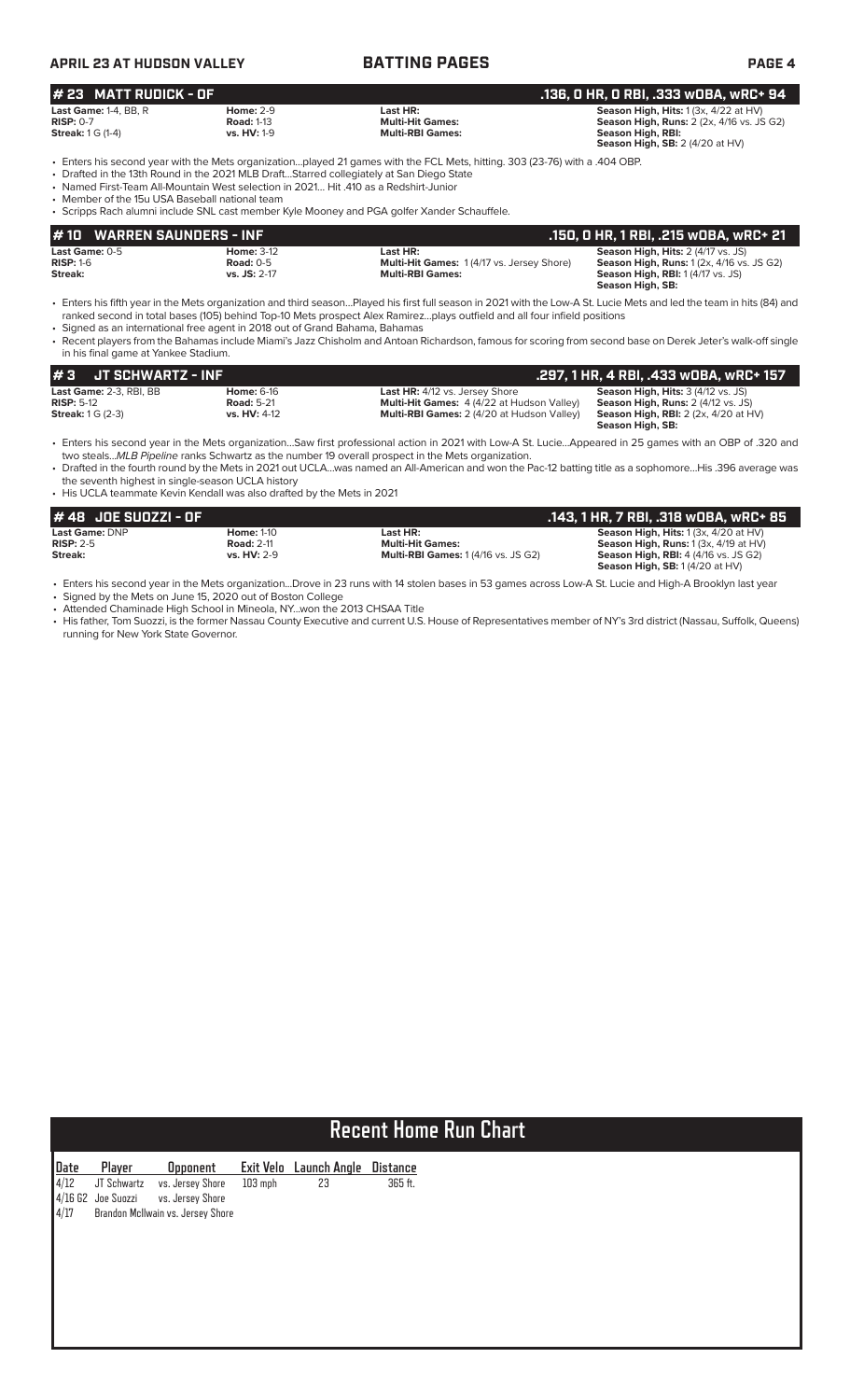| <b>APRIL 23 AT HUDSON VALLEY</b>                                                                                                                                                                                                                                                                                                                                                      | <b>BULLPEN PAGE</b>                                                                         |          |                                                                        |                                                                  |                                                                             |                                                                                                    |                                                 | <b>PAGE 5</b>                          |                                                 |
|---------------------------------------------------------------------------------------------------------------------------------------------------------------------------------------------------------------------------------------------------------------------------------------------------------------------------------------------------------------------------------------|---------------------------------------------------------------------------------------------|----------|------------------------------------------------------------------------|------------------------------------------------------------------|-----------------------------------------------------------------------------|----------------------------------------------------------------------------------------------------|-------------------------------------------------|----------------------------------------|-------------------------------------------------|
| #18<br><b>NOLAN CLENNEY - RHP</b><br>Last App: $4/19 @HV$<br>Last Loss: 4/19 at HV                                                                                                                                                                                                                                                                                                    | 19 K%, 4.8 BB%, 5.40 ERA, 3 G<br>SV/OP (Last):                                              | Holds:   |                                                                        | <b>LAST FIVE APPEARANCES</b>                                     |                                                                             |                                                                                                    |                                                 |                                        |                                                 |
| Leadoff: 1-5<br>- Enters his second year in the Mets organizationReceived from Low-A St. Lucie on September 7<br>• Signed to a minor league deal on June 28, 2021Made 13 relief apps for Low-A St. Lucie<br>• Pitched with Gary in 2021 and with Utica in 2019 and 2020 in independent baseball<br>• 25 year old hails from Northville, Michigan Attended NC State                    |                                                                                             |          | OPP<br>DATE<br>4/12<br>JS<br>4/16<br>4/19<br>@HV                       | <b>DEC</b><br>IP<br>1.0<br>Н<br>JS (G1) W, BS<br>1.0<br>3.0<br>L | <b>NOLAN CLENNEY</b><br>н<br>$\mathbf{1}$<br>$\overline{2}$<br>$\mathbf{1}$ | R<br>ER.<br>$\circ$<br>$\circ$<br>$\overline{2}$<br>$\overline{2}$<br>$\mathbf{1}$<br>$\mathbf{1}$ | BB<br>$\Omega$<br>$\mathbf{1}$<br>$\Omega$      | K<br>$\mathbf{1}$<br>$\circ$<br>3      | <b>HR</b><br>$\circ$<br>$\circ$<br>$\mathbf{1}$ |
| #36<br><b>JUSTIN COURTNEY - RHP</b><br>Last App: $4/20 @ HV$<br><b>Last Loss:</b><br>Leadoff: 1-4                                                                                                                                                                                                                                                                                     | 32 K%, 16BB%, 3.38 ERA, 3 G<br><b>SV/OP (Last):</b> 2/2 4/15 vs JS                          | Holds:   | DATE OPP<br>4/9 (G2)@WIL                                               | IP<br><b>DEC</b><br><b>SV</b>                                    | <b>JUSTIN COURTNEY</b><br>Н<br>2.0<br>2                                     | R<br>ER.<br>1<br>$\mathbf{1}$                                                                      | <b>BB</b><br>2                                  | К<br>3                                 | HR<br>$\circ$                                   |
| • Enters first season with the Mets organizationSigned on September 10, 2021<br>. Began career with the Angels organizationPitched 43.0 IP across Rokand Low-A Inland Empire<br>66ers in 2021<br>• Played collegiately at MaineNamed Louisville Slugger Freshman All-American                                                                                                         |                                                                                             |          | 4/15<br>JS<br>4/20<br>@HV                                              | <b>SV</b><br>W                                                   | 2.0<br>$\circ$<br>2<br>1.1                                                  | $\circ$<br>$\mathbf 0$<br>$\mathbf{1}$<br>1                                                        | $\mathsf O$<br>2                                | 3<br>2                                 | $\circ$<br>$\circ$                              |
| #13<br><b>JOSH HEJKA - RHP</b><br>Last App: $\overline{4/20 \otimes HV}$<br><b>Last Loss:</b><br>Leadoff: 0-3<br>• Enters his fourth year in the Mets organization<br>· Pitched with High-A Brooklyn, Double-A Binghamton, and Triple-A Syracuse in 2021                                                                                                                              | 40.0 K%, 10.0 BB%, 0.00 ERA, 4 G<br>SV/OP (Last):                                           | Holds:   | DATE OPP<br>4/9 (G1)@ WIL<br>4/12<br>JS<br>4/17<br>JS<br>4/20<br>@HV   | <b>DEC</b><br>IP<br>1.0<br>Н<br>1.0<br>1.0<br>1.2<br>Н           | <b>JOSH HEJKA</b><br>н<br>2<br>$\mathbf{1}$<br>$\mathbf{1}$<br>$\mathbf{1}$ | R<br>ER<br>0<br>$\circ$<br>$\circ$<br>$\circ$<br>$\circ$<br>$\circ$<br>$\Omega$<br>$\Omega$        | BB<br>0<br>$\circ$<br>$\circ$<br>$\overline{2}$ | K<br>2<br>$\mathbf{1}$<br>2<br>3       | HR<br>$\circ$<br>$\circ$<br>$\circ$<br>$\circ$  |
| • Played collegiately at Division III Johns Hopkins Holds the Blue Jay record for career saves and<br>single-season appearancesMember of the 2019 College World Series All-Tournament Team.                                                                                                                                                                                           |                                                                                             |          | DATE<br><b>OPP</b>                                                     | <b>DEC</b><br>IP                                                 | <b>COLBY MORRIS</b><br>Н                                                    | R<br>ER                                                                                            | <b>BB</b>                                       | K                                      | <b>HR</b>                                       |
| #38<br><b>COLBY MORRIS - RHP</b><br>Last App: 4/19 at HV<br><b>Last Loss:</b><br>Leadoff: 0-2                                                                                                                                                                                                                                                                                         | 30.4 K%, 17.4 BB%, 1.59 ERA, 3 G<br>SV/OP (Last):                                           | Holds:   | 4/10<br>@WIL<br>4/13<br>JS<br>4/19<br>@HV                              | 1.2                                                              | $\mathbf{1}$<br>2.0<br>$\overline{1}$<br>2.0<br>2                           | $\circ$<br>$\circ$<br>$\mathsf O$<br>$\mathbf 0$<br>$\mathbf{1}$<br>$\mathbf{1}$                   | $\circ$<br>2<br>2                               | 2<br>3<br>2                            | $\circ$<br>$\circ$<br>$\circ$                   |
| • Enters his second season with the Mets organizationSigned by the club on March 19, 2021<br>•Pitched in 31 G across Low-A St. Lucie & High-A Brooklyn in 2021struck out 65 batters in 55.1 IP<br>. Played collegiately at Division III Middlebury CollegePlayed two seasons of Independent base-<br>ball with the Gary SouthShore Railcats, Milwaukee Milkmen, and Chicago Deep Dish |                                                                                             |          | DATE OPP                                                               | <b>DEC</b>                                                       | <b>HUNTER PARSONS</b><br>IP<br>Н                                            | R<br>ER                                                                                            | BB                                              | К                                      | <b>HR</b>                                       |
| #17<br><b>HUNTER PARSONS - RHP</b><br>Last App: 4/17 vs. JS<br><b>Last Loss:</b><br>Leadoff: 1-4                                                                                                                                                                                                                                                                                      | 41.7 K%, 5.9 BB%, 0.00 ERA, 2 G<br>SV/OP (Last):                                            | Holds: 1 | 4/12<br>JS<br>4/17<br>JS                                               | W<br>Н                                                           | 2.1<br>$\mathbf{1}$<br>2.0<br>2                                             | 0<br>$\circ$<br>$\circ$<br>$\circ$                                                                 | $\mathbf{1}$<br>$\circ$                         | 5<br>3                                 | $\circ$<br>$\circ$                              |
| . Enters his fourth year in the Mets org. Pitched with Low-A St. Lucie and High-A Brooklyn in 2021<br>Drafted in the 19th round by the Mets in 2019Third-team All-Big Ten selection<br>Drafted out of Parkside High School by Cleveland (40th round) in 2015 but did not sign                                                                                                         |                                                                                             |          | DATE<br>OPP<br>@WIL<br>4/10                                            | IP<br>DEC.<br>1.0<br>0.1                                         | <b>EVY RUIBAL</b><br>н<br>2<br>$\mathbf{1}$                                 | R<br>ER<br>1<br>$\mathbf{1}$<br>$\circ$<br>$\circ$                                                 | BB<br>$\circ$<br>$\circ$                        | К<br>2<br>$\circ$                      | <b>HR</b><br>$\circ$<br>$\circ$                 |
| #50<br><b>EVY RUIBAL - RHP</b><br>Last App: $4/21 @ HV$<br>Last Loss:<br>Leadoff: 1-2                                                                                                                                                                                                                                                                                                 | 41.7 K%, O BB%, 3.00 ERA, 4 G<br>SV/OP (Last):<br>Holds:                                    |          | 4/15<br>JS<br>4/17<br>JS<br>4/21<br>@HV                                | 1.0                                                              | $\circ$<br>$0.2$ 0 0 0                                                      | $\circ$<br>$\circ$                                                                                 | $\Omega$<br>$\circ$                             | $\mathbf{1}$<br>2                      | $\circ$<br>$\circ$                              |
| · Signed to a minor league deal on June 27, 2021 from the Florence Y'alls (Frontier League)<br>• Pitched in the Dodgers system from 2015-2018, reaching High-A Rancho Cucamonga<br>• Drafted by the Dodgers in the 16th round of the 2017 MLB Draft from Notre Dame<br>• From Milburn, New Jersey, attending Milburn High School                                                      |                                                                                             |          | OPP<br>DATE<br>4/10<br>@WIL<br>4/13<br>JS<br>4/16<br>JS G <sub>2</sub> | <b>DEC</b><br>1.0<br>1.0                                         | <b>REYSON SANTOS</b><br>IP<br>Н<br>0<br>$\mathbf{1}$<br>2<br>2.0            | R<br>ER<br>0<br>0<br>0<br>$\circ$<br>$\circ$<br>0                                                  | BB<br>$\mathbf{1}$<br>0<br>2                    | К<br>$\overline{2}$<br>0<br>2          | HR<br>0<br>$\circ$<br>$\circ$                   |
| #34<br><b>REYSON SANTOS - RHP</b><br>Last App: $4/20 @ HV$<br><b>Last Loss:</b><br>Leadoff: 1-4                                                                                                                                                                                                                                                                                       | 23.1 K%, 19.2 BB%, 1.50 ERA, 4 G<br>SV/OP (Last):                                           | Holds:   | 4/20<br>@HV                                                            | SV                                                               | 2.0<br>0<br><b>SAMMY TAVAREZ</b>                                            | 1<br>$\mathbf{1}$                                                                                  | 2                                               | 2                                      | $\circ$                                         |
| • Enters his fourth year in the Mets organization<br>. Began the 2021 season with Low-A St. Luciewhere he struck out 44 batters in 35.1 inningsPro-<br>moted to High-A Brooklyn making three appearances in 2021<br>• His native Bani is home to several former MLB players, including Manny, Willy, and Erick Aybar.                                                                 |                                                                                             |          | DATE<br>OPP<br>4/12<br>JS<br>4/16<br>JS G2<br>4/22<br>@ HV             | DEC<br>IP<br>SV<br>1.0<br>SV<br>1.0                              | н<br>0<br>$\circ$<br>$\circ$<br>0.1                                         | R<br>ER<br>$\circ$<br>0<br>$\mathsf O$<br>$\mathsf O$<br>$\circ$<br>$\circ$                        | BB<br>0<br>2<br>$\overline{1}$                  | Κ<br>2<br>$\mathbf{1}$<br>$\mathbf{1}$ | HR<br>0<br>$\circ$<br>$\circ$                   |
| #46<br><b>SAMMY TAVAREZ - RHP</b><br>Last App: 4/22 at HV<br><b>Last Loss:</b><br>Leadoff: 0-1, HBP                                                                                                                                                                                                                                                                                   | 36.4 K%, 27.3 BB%, 0.00 ERA, 3 G<br><b>SV/OP (Last):</b> 2/2 (4/16 vs. JS G1) <b>Holds:</b> |          |                                                                        |                                                                  |                                                                             |                                                                                                    |                                                 |                                        |                                                 |
| . Enters his second season with the Mets organizationPlayed 2021 season with Low-A St. Lucie<br>striking out 52 batters in 31.0 innings<br>• Signed by the Yankees as a free agent on January 17, 2018<br>• Hails from Santo, Domingo, Dominican Republic.                                                                                                                            |                                                                                             |          |                                                                        |                                                                  |                                                                             |                                                                                                    |                                                 |                                        |                                                 |

|                |                | <b>Number of Pitches Thrown</b> |    |    |   |                          |  |  |  |
|----------------|----------------|---------------------------------|----|----|---|--------------------------|--|--|--|
| <b>Pitcher</b> | Days Rest 4/19 |                                 |    |    |   | 4/20 4/21 4/22 4/23 4/24 |  |  |  |
| Clenney        | 3              | 40                              |    |    |   |                          |  |  |  |
| Courtney       | 2              |                                 | 34 |    |   |                          |  |  |  |
| Hejka          | 2              |                                 | 36 |    |   |                          |  |  |  |
| <b>Morris</b>  | 3              | 43                              |    |    |   |                          |  |  |  |
| Parsons        | 5              |                                 |    |    |   |                          |  |  |  |
| Ruibal         |                |                                 |    | 10 |   |                          |  |  |  |
| Santos, Rey.   | 2              |                                 | 31 |    |   |                          |  |  |  |
| Tavarez        |                |                                 |    |    | 9 |                          |  |  |  |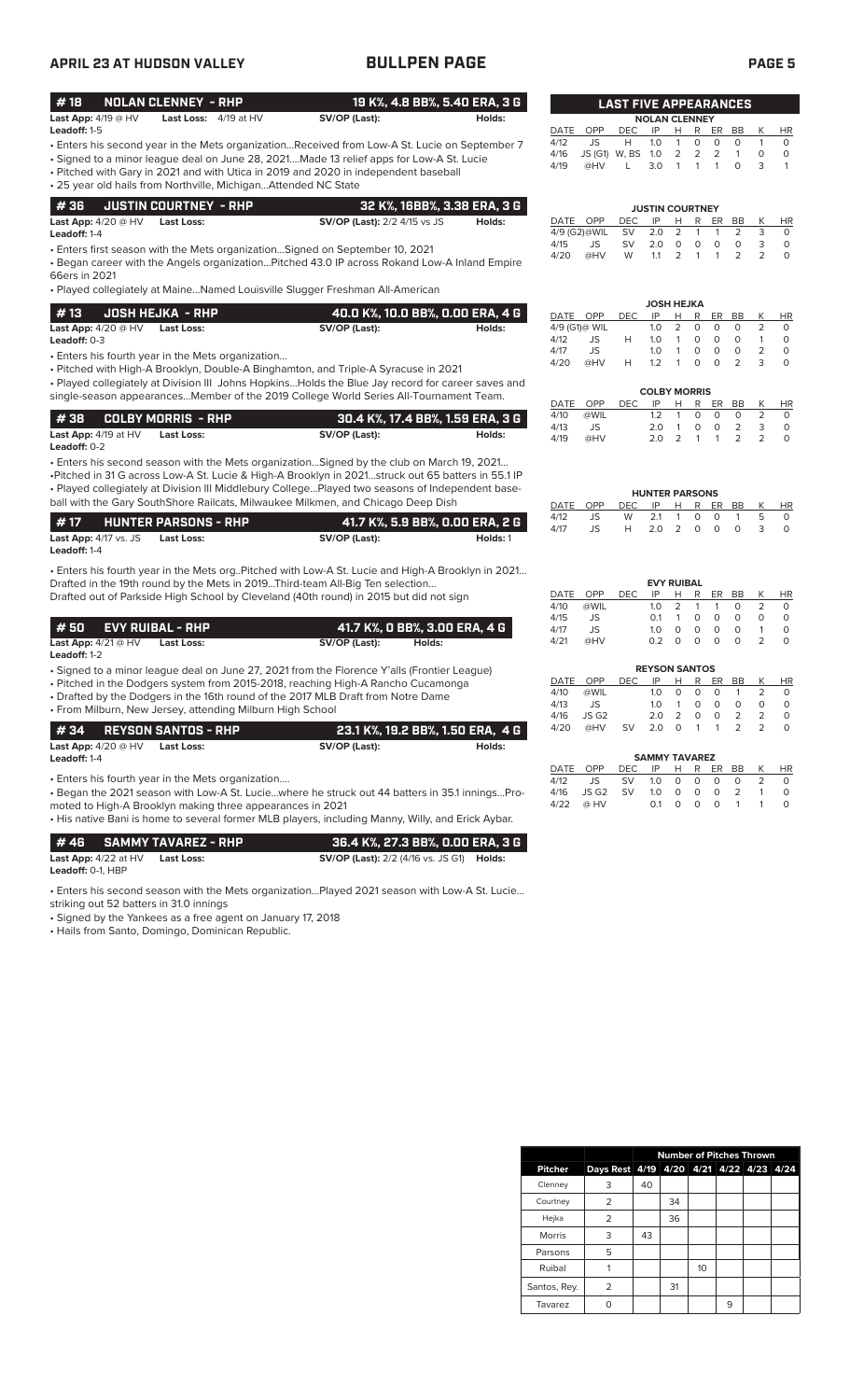## **APRIL 23 AT HUDSON VALLEY HIGH/LOW & CHARTS PAGE 6**

| INDIVIDUAL BATTING HIGHS                                                    |
|-----------------------------------------------------------------------------|
|                                                                             |
|                                                                             |
|                                                                             |
|                                                                             |
|                                                                             |
|                                                                             |
| Most Home Runs, Game1 (3x, Brandon McIlwain, 4/17 vs. Jersey Shore)         |
|                                                                             |
|                                                                             |
|                                                                             |
|                                                                             |
|                                                                             |
|                                                                             |
|                                                                             |
|                                                                             |
|                                                                             |
| Most Extra-Base Hits, Game 2 (2x, Rowdey Jordan, 4/22 at Hudson Valley)     |
|                                                                             |
| <b>TEAM BATTING HIGHS</b>                                                   |
|                                                                             |
|                                                                             |
|                                                                             |
|                                                                             |
|                                                                             |
|                                                                             |
|                                                                             |
|                                                                             |
|                                                                             |
|                                                                             |
| Home Runs, Consecutive Games 2 games (4/16 vs. JS G2 -4/17 vs Jersey Shore) |
|                                                                             |
|                                                                             |
|                                                                             |
|                                                                             |
|                                                                             |
|                                                                             |
|                                                                             |
|                                                                             |
|                                                                             |
|                                                                             |

| ELDING |  |  |
|--------|--|--|
|        |  |  |

Most Errors, Team, Game.............................................................1 (7x, 4/22 @ Hudson Valley) Most Errors, Individual, Game.....................................1 (7x, Gaddis, 4/22 @ Hudson Valley) Most Double Plays Turned, Nine-Inning Game............................ 3 (4/19 @ Hudson Valley) Consecutive Errorless Games, Team...

**FI** 

### **STARTERS BY POSITION**

**C-** O'Neill (5), Gaddis (3), Mena (4)

**1B-** Schwartz (11), Saunders (1)

**2B-** Young (3), Peroza (4), Reyes (2), Saunders (3)

**3B-** Peroza (5), Gaddis (4), Saunders (2), Palmer (1)

**SS-** Reyes (9), Young (2), Peroza (1)

**LF-** Rudick (5), Jordan (4), Murphy (3)

**CF-** Palmer (6), Jordan (5), Rudick (1)

**RF-** McIlwain (8), Suozzi (4)

**DH-** Suozzi (3), Jordan (3), Rudick (2), Gaddis (1) Peroza (1), Schwartz (1), O'Neill (1)

### **STARTERS BY BATTING ORDER**

**1st -** Jordan (10), Rudick (3)

**2nd -** Reyes (12), Jordan (1)

**3rd -** Schwartz (8), Young (5)

**4th-** Peroza (7), McIlwain (5), Gaddis (1)

**5th-** Schwartz (5), Gaddis (4), Suozzi (2), Peroza (2)

**6th-** Palmer (6), Saunders (2), Mena (1), Peroza (2), O'Neill (1), McIlwain (1)

**7th-** Gaddis (2), McIlwain (2) Suozzi (2), Palmer (2), Saunders (1), Rudick (2), Mena (1), Peroza (1)

**8th-** O'Neill (3), Suozzi (3), Saunders (3), Gaddis (2), Rudick (1), McIlwain (1)

**9th-** Murphy (3), Rudick (3), Murphy (2), Jordan (2), Mena (2), O'Neill (2), Suozzi (1)

|                 | <b>CATCHERS STEALING</b> |          |            |      | <b>MULTI-RUN INNINGS</b> |                               |
|-----------------|--------------------------|----------|------------|------|--------------------------|-------------------------------|
| <b>Name</b>     | СS                       | ΔТΤ      | <b>PCT</b> | Runs | Times                    | Last                          |
| Gaddis          |                          | 14       | 0%         |      | 10                       | 2x, 4/22 at HV<br>4/17 vs. JS |
| Mena<br>O'Neill |                          | 10<br>17 | 10%<br>12% |      |                          | $4/12$ vs JS                  |

|                  |   |   |   | 4 | 5 | 6 |   | 8        | 9 | 10+ | <b>TOTALS</b> |
|------------------|---|---|---|---|---|---|---|----------|---|-----|---------------|
| <b>OPPONENTS</b> | 9 | 6 |   |   | 2 | 6 | 2 | <b>D</b> |   |     | 39            |
| <b>BKLYN</b>     | 5 | 9 | ٠ | 4 | 9 | 9 | з | ,        | o |     | 46.           |

| INDIVIDUAL PITCHING HIGHS                                                  |
|----------------------------------------------------------------------------|
| Most Runs Allowed, Game 4 (2x, Junior Santos, 4/21 at Hudson Valley)       |
|                                                                            |
|                                                                            |
|                                                                            |
| Most Strikeouts, Game, Reliever 8 (2x, Oscar Rojas, 4/22 at Hudson Valley) |
|                                                                            |
|                                                                            |
|                                                                            |
| Most Innings Pitched, Game5.0 (3x, Oscar Rojas, 4/22 at Hudson Valley)     |
| Most Innings Pitched, Reliever 5.0 (Oscar Rojas, 4/22 @ Hudson Valley)     |
| Most Consecutive Scoreless Inn., Starter4 (Jose Chacin, 4/9-present)       |
| Most Consecutive Scoreless Inn., Reliever 5 (David Griffin, 4/9-present)   |
|                                                                            |

| <b>TEAM PITCHING HIGHS</b>                                                |  |
|---------------------------------------------------------------------------|--|
|                                                                           |  |
|                                                                           |  |
|                                                                           |  |
|                                                                           |  |
|                                                                           |  |
|                                                                           |  |
| Most Home Runs Allowed, Game……………………………………………1 (3x, 4/19 @ Hudson Valley) |  |
|                                                                           |  |
|                                                                           |  |
|                                                                           |  |
|                                                                           |  |
|                                                                           |  |
|                                                                           |  |
|                                                                           |  |
|                                                                           |  |
|                                                                           |  |

|                             |         | <b>TEAM MISCELLANEOUS</b>                                                    |  |  |  |  |
|-----------------------------|---------|------------------------------------------------------------------------------|--|--|--|--|
|                             |         | Longest Game, Time, Nine-Inning Game 3:07 (4/22 at Hudson Valley)            |  |  |  |  |
|                             |         |                                                                              |  |  |  |  |
|                             |         |                                                                              |  |  |  |  |
|                             |         |                                                                              |  |  |  |  |
|                             |         |                                                                              |  |  |  |  |
|                             |         |                                                                              |  |  |  |  |
|                             |         |                                                                              |  |  |  |  |
|                             |         |                                                                              |  |  |  |  |
|                             |         | Coldest Gametime Temp. 47 degrees (2x, 4/19 @ Hudson Valley, Wilmington 4/8) |  |  |  |  |
|                             |         |                                                                              |  |  |  |  |
|                             |         |                                                                              |  |  |  |  |
|                             |         |                                                                              |  |  |  |  |
|                             |         |                                                                              |  |  |  |  |
| OUTFIELD ASSISTS (0)        |         | RECORD BREAKDOWN                                                             |  |  |  |  |
| <b>NAME</b><br><b>TOTAL</b> | (LAST)  |                                                                              |  |  |  |  |
|                             |         |                                                                              |  |  |  |  |
|                             |         |                                                                              |  |  |  |  |
|                             |         |                                                                              |  |  |  |  |
|                             |         |                                                                              |  |  |  |  |
|                             |         |                                                                              |  |  |  |  |
|                             |         |                                                                              |  |  |  |  |
|                             |         |                                                                              |  |  |  |  |
|                             |         |                                                                              |  |  |  |  |
|                             |         |                                                                              |  |  |  |  |
| UNIFORM RECORDS             |         |                                                                              |  |  |  |  |
|                             |         |                                                                              |  |  |  |  |
| <b>Home White</b>           | $3-1$   |                                                                              |  |  |  |  |
|                             |         |                                                                              |  |  |  |  |
| <b>Road Gray</b>            | $3-4$   |                                                                              |  |  |  |  |
| <b>White Throwback</b>      | $1 - 0$ |                                                                              |  |  |  |  |
|                             |         |                                                                              |  |  |  |  |
| Los Jefes                   | $1 - 0$ |                                                                              |  |  |  |  |
|                             |         |                                                                              |  |  |  |  |
|                             |         |                                                                              |  |  |  |  |
|                             |         |                                                                              |  |  |  |  |
|                             |         | Hit More Home Runs 2-0                                                       |  |  |  |  |
|                             |         | Opponent Hits More HRs 1-1                                                   |  |  |  |  |
|                             |         |                                                                              |  |  |  |  |
|                             |         |                                                                              |  |  |  |  |
|                             |         |                                                                              |  |  |  |  |
|                             |         |                                                                              |  |  |  |  |
|                             |         |                                                                              |  |  |  |  |
|                             |         |                                                                              |  |  |  |  |
|                             |         |                                                                              |  |  |  |  |
|                             |         |                                                                              |  |  |  |  |
|                             |         |                                                                              |  |  |  |  |
|                             |         |                                                                              |  |  |  |  |
|                             |         |                                                                              |  |  |  |  |
|                             |         |                                                                              |  |  |  |  |
|                             |         |                                                                              |  |  |  |  |
|                             |         |                                                                              |  |  |  |  |
|                             |         |                                                                              |  |  |  |  |
|                             |         |                                                                              |  |  |  |  |

|                        | <b>EJECTIONS</b> |            |
|------------------------|------------------|------------|
| <b>Name</b>            | Umpire           | Date       |
| M. Vogel-Freeman Clark |                  | 4/19 at HV |

## **MISC. WINS**

Last Game of Series ...................................1-1 Series Sweeps .................................................

Extra Innings ..................................................... vs. LHP Starters..........................................0-2

Errorless...

vs. RHP Starters ...

Come from Behind Wins 3 (4/16 vs JS G1) Wins in Last At-Bat...........1 (4/16 vs. JS G1) Walk-off Wins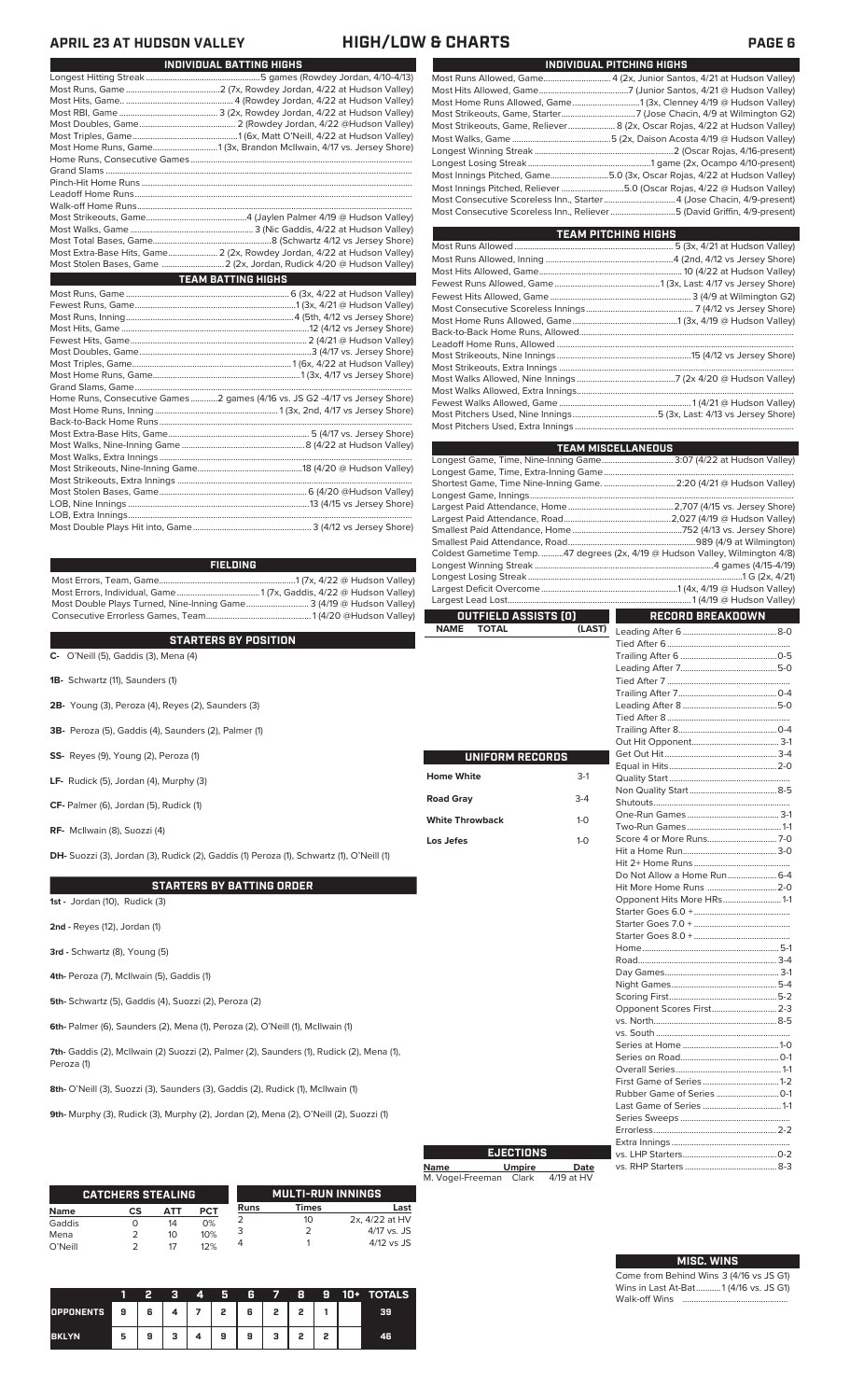| π |  |
|---|--|
|---|--|

|                      |                                | <b>APRIL 23 AT HUDSON VALLEY</b>                                     |                                      |                             |                           |                                                                                             |                            | <b>GAME-BY-GAME RESULTS</b>                                             |                                                                 |                                                |                      | <b>PAGE 7</b>           |
|----------------------|--------------------------------|----------------------------------------------------------------------|--------------------------------------|-----------------------------|---------------------------|---------------------------------------------------------------------------------------------|----------------------------|-------------------------------------------------------------------------|-----------------------------------------------------------------|------------------------------------------------|----------------------|-------------------------|
| <b>DATE</b>          | GM#                            | <b>OPPONENT</b>                                                      | W-L/TIME SCORE                       |                             | <b>RECORD</b>             | <b>POSITION</b>                                                                             | GA/GB                      | <b>WINNING PITCHER</b>                                                  | <b>LOSING PITCHER</b>                                           | <b>SAVE</b>                                    | <b>TIME</b>          | <b>ATTENDANCE</b>       |
| 4/8<br>4/9           | $\mathbf{1}$<br>$\overline{2}$ | at Wilmington<br>at Wilmington<br>at Wilmington                      | L<br>W                               | $5-1(7)$<br>$2-1(7)$        | $O-1$<br>$1 - 1$          | PPD (Wet Grounds; doubleheader scheduled for 4/9)<br>T <sub>2</sub> nd<br>T <sub>2</sub> nd | $-0.5$<br>$-1.0$           | Lucas Knowles (1-0)<br>David Griffin (1-0)                              | Junior Santos (0-2)<br>Michael Cuevas (0-1)                     | Justin Courtney (1)                            | 1:51<br>1:59         | 989                     |
| 4/10<br>4/11         | 3                              | at Wilmington                                                        | L                                    | $4-1$                       | $1 - 2$                   | 4th                                                                                         | $-2.0$                     | Carlos Romero (1-0)<br>OFF DAY                                          | Carlos Ocampo (0-1)                                             |                                                | 2:47                 | 966                     |
| 4/12<br>4/13         | 4<br>5                         | <b>Jersey Shore</b><br><b>Jersey Shore</b>                           | W<br>г                               | $5 - 2$<br>$4 - 3$          | $2 - 2$<br>$2 - 3$        | T3rd<br>T4th                                                                                | $-2.0$<br>$-2.0$           | Hunter Parsons (1-0)<br>Dominic Pipkin (1-0)                            | JP Woodward (0-1)<br>Daison Acosta (0-1)                        | <b>Sammy Tavares (1)</b><br>Jason Ruffcorn (1) | 2:44<br>3:01         | 2,041<br>752            |
| 4/14<br>4/15<br>4/16 | 6<br>$\overline{7}$            | vs. Jersey Shore<br><b>Jersey Shore</b><br><b>Jersey Shore</b>       | w<br>W                               | 4-1<br>$4-3(7)$             | $3 - 3$<br>$4-3$          | PPD (rain; doubleheader scheduled for 4/16)<br>4th<br>3rd                                   | $-1.5$<br>$-1.0$           | Jesus Vargas (1-0)<br>Nolan Clenney (1-0)                               | Matt Russell (0-1)<br>Andrew Schultz (0-2)                      | Justin Courtney (2)<br>Sammy Tavarez (2)       | 2:31<br>1:57         | 2,707                   |
| 4/17                 | 8<br>9                         | <b>Jersey Shore</b><br><b>Jersey Shore</b>                           | W<br>W                               | $6-1$<br>$6 - 1$            | $5-3$<br>$6 - 3$          | 2nd<br>T1st                                                                                 | $-1.0$<br>$+1.0$           | Oscar Rojas (1-0)<br><b>Garrison Bryant (1-0)</b>                       | Mick Abel (0-2)<br>Christian McGowan (0-1)                      |                                                | 1:50<br>2:38         | 1,777<br>1,400          |
| 4/18<br>4/19         | 10                             | at Hudson Valley                                                     | L                                    | $5-3$                       | $6 - 4$                   | 2nd                                                                                         | $-1.0$                     | OFF DAY<br>Edgar Barclay (2-1)                                          | Nolan Clenney (1-1)                                             | Carson Coleman (1)                             | 2:31                 | 2,027                   |
| 4/20<br>4/21<br>4/22 | 11<br>12<br>13                 | at Hudson Valley<br>at Hudson Valley<br>at Hudson Valley             | W<br>L<br>W                          | $4 - 3$<br>$5-1$<br>$6 - 4$ | $7-4$<br>$7-5$<br>$8 - 5$ | 2nd<br>2 <sub>nd</sub><br>2 <sub>nd</sub>                                                   | $-1.0$<br>$-2.0$<br>$-2.0$ | <b>Justin Courtney (1-)</b><br>Junior Santos (0-2)<br>Oscar Rojas (2-0) | Nelson Alvarez (0-1)<br>Will Warren (1-1)<br>Blas Castano (0-2) | <b>Reyson Santos (1)</b>                       | 3:03<br>2:20<br>3:07 | 1,553<br>1,270<br>2,007 |
| 4/23<br>4/24         | 14<br>15                       | at Hudson Valley<br>at Hudson Valley                                 | 6:05 p.m.<br>2:05 p.m.               |                             |                           |                                                                                             |                            |                                                                         |                                                                 |                                                |                      |                         |
| 4/25<br>4/26<br>4/27 | 16<br>17                       | <b>Bowling Green</b><br><b>Bowling Green</b>                         | 7:00 p.m.<br>7:00 p.m.               |                             |                           |                                                                                             |                            | OFF DAY                                                                 |                                                                 |                                                |                      |                         |
| 4/28<br>4/29         | 18<br>19                       | <b>Bowling Green</b><br><b>Bowling Green</b>                         | 7:00 p.m.<br>7:00 p.m.               |                             |                           |                                                                                             |                            |                                                                         |                                                                 |                                                |                      |                         |
| 4/30                 | 20                             | <b>Bowling Green</b>                                                 | 2:00 p.m.                            |                             |                           |                                                                                             |                            | <b>APRIL [8-5]</b>                                                      |                                                                 |                                                |                      |                         |
| 5/1<br>5/2           | 21<br>22                       | <b>Bowling Green</b><br>at Aberdeen                                  | 2:00 p.m.<br>7:05 p.m.               |                             |                           |                                                                                             |                            | OFF DAY                                                                 |                                                                 |                                                |                      |                         |
| $\frac{5}{3}$<br>5/5 | 23<br>24                       | at Aberdeen<br>at Aberdeen                                           | 7:05 p.m.<br>7:05 p.m.               |                             |                           |                                                                                             |                            |                                                                         |                                                                 |                                                |                      |                         |
| 5/6<br>5/7<br>5/8    | 25<br>26<br>27                 | at Aberdeen<br>at Aberdeen                                           | 7:05 p.m.<br>6:05 p.m.               |                             |                           |                                                                                             |                            |                                                                         |                                                                 |                                                |                      |                         |
| 5/9<br>5/10          | 28                             | at Aberdeen<br>Wilmington                                            | 2:05 p.m.<br>7:00 p.m.               |                             |                           |                                                                                             |                            | OFF DAY                                                                 |                                                                 |                                                |                      |                         |
| 5/11<br>5/12         | 29<br>30                       | Wilmington<br>Wilmington                                             | 7:00 p.m.<br>7:00 p.m.               |                             |                           |                                                                                             |                            |                                                                         |                                                                 |                                                |                      |                         |
| 5/13<br>5/14<br>5/15 | 31<br>32<br>33                 | Wilmington<br>Wilmington<br>Wilmington                               | 7:00 p.m.<br>6:00 p.m.<br>2:00 p.m.  |                             |                           |                                                                                             |                            |                                                                         |                                                                 |                                                |                      |                         |
| 5/16<br>5/17         | 34                             | <b>Hudson Valley</b>                                                 | 7:00 p.m.                            |                             |                           |                                                                                             |                            | OFF DAY                                                                 |                                                                 |                                                |                      |                         |
| 5/18<br>5/19         | 35<br>36                       | <b>Hudson Valley</b><br><b>Hudson Valley</b>                         | 12:00 p.m.<br>7:00 p.m.              |                             |                           |                                                                                             |                            |                                                                         |                                                                 |                                                |                      |                         |
| 5/20<br>5/21<br>5/22 | 37<br>38<br>39                 | <b>Hudson Valley</b><br><b>Hudson Valley</b><br><b>Hudson Valley</b> | 7:00 p.m.<br>6:00 p.m.<br>2:00 p.m.  |                             |                           |                                                                                             |                            |                                                                         |                                                                 |                                                |                      |                         |
| 5/23<br>5/24         | 40                             | at Bowling Green 6:35 p.m.*                                          |                                      | (CT)                        |                           |                                                                                             |                            | OFF DAY                                                                 |                                                                 |                                                |                      |                         |
| 5/25<br>5/26         | 41<br>42                       | at Bowling Green 6:35 p.m.*<br>at Bowling Green 6:35 p.m.*           |                                      | (CT)<br>(CT)                |                           |                                                                                             |                            |                                                                         |                                                                 |                                                |                      |                         |
| 5/27<br>5/28<br>5/29 | 43<br>44<br>45                 | at Bowling Green 6:35 p.m.*<br>at Bowling Green<br>at Bowling Green  | 6:35 p.m.*<br>1:05 p.m. $*$          | (CT)<br>(CT)<br>(CT)        |                           |                                                                                             |                            |                                                                         |                                                                 |                                                |                      |                         |
| 5/30<br>5/31         | 46                             | at Jersey Shore                                                      | 7:05 p.m.                            |                             |                           |                                                                                             |                            | OFF DAY                                                                 |                                                                 |                                                |                      |                         |
| 6/1                  | 47<br>48                       | at Jersey Shore<br>at Jersey Shore                                   | 7:05 p.m.                            |                             |                           |                                                                                             |                            | <b>MAY [0-0]</b>                                                        |                                                                 |                                                |                      |                         |
| 6/2<br>6/3<br>6/4    | 49<br>50                       | at Jersey Shore<br>at Jersey Shore                                   | 7:05 p.m.<br>7:05 p.m.<br>7:05 p.m.  |                             |                           |                                                                                             |                            |                                                                         |                                                                 |                                                |                      |                         |
| 6/5<br>6/6           | 51                             | at Jersey Shore                                                      | 1:05 p.m.                            |                             |                           |                                                                                             |                            | OFF DAY                                                                 |                                                                 |                                                |                      |                         |
| 6/7<br>6/8<br>6/9    | 52<br>53<br>54                 | Aberdeen<br>Aberdeen<br>Aberdeen                                     | 7:00 p.m.<br>7:00 p.m.<br>7:00 p.m.  |                             |                           |                                                                                             |                            |                                                                         |                                                                 |                                                |                      |                         |
| 6/10<br>6/11         | 55<br>56                       | Aberdeen<br>Aberdeen                                                 | 7:00 p.m.<br>6:00 p.m.               |                             |                           |                                                                                             |                            |                                                                         |                                                                 |                                                |                      |                         |
| 6/12<br>6/13         | 57                             | Aberdeen                                                             | 2:00 p.m.                            |                             |                           |                                                                                             |                            | OFF DAY                                                                 |                                                                 |                                                |                      |                         |
| 6/14<br>6/15<br>6/16 | 58<br>59<br>60                 | at Wilmington<br>at Wilmington<br>at Wilmington                      | 6:35 p.m.<br>6:35 p.m.<br>6:35 p.m.  |                             |                           |                                                                                             |                            |                                                                         |                                                                 |                                                |                      |                         |
| 6/17<br>6/18         | 61<br>62                       | at Wilmington<br>at Wilmington                                       | 6:35 p.m.<br>6:35 p.m.               |                             |                           |                                                                                             |                            |                                                                         |                                                                 |                                                |                      |                         |
| 6/19<br>6/20<br>6/21 | 63<br>64                       | at Wilmington<br><b>Jersey Shore</b>                                 | $1:05$ p.m.<br>7:00 p.m.             |                             |                           |                                                                                             |                            | OFF DAY                                                                 |                                                                 |                                                |                      |                         |
| 6/22<br>6/23         | 65<br>66                       | <b>Jersey Shore</b><br><b>Jersey Shore</b>                           | 7:00 p.m.<br>7:00 p.m.               |                             |                           |                                                                                             |                            |                                                                         |                                                                 |                                                |                      |                         |
| 6/24<br>6/25         | 67<br>68                       | <b>Jersey Shore</b><br><b>Jersey Shore</b>                           | 7:00 p.m.<br>6:00 p.m.               |                             |                           |                                                                                             |                            |                                                                         |                                                                 |                                                |                      |                         |
| 6/26<br>6/27<br>6/28 | 69<br>70                       | <b>Jersey Shore</b><br>at Hudson Valley                              | 2:00 p.m.<br>7:05 p.m.               |                             |                           |                                                                                             |                            | OFF DAY                                                                 |                                                                 |                                                |                      |                         |
| 6/29<br>6/30         | 71<br>72                       | at Hudson Valley<br>at Hudson Valley                                 | 7:05 p.m.<br>7:05 p.m.               |                             |                           |                                                                                             |                            |                                                                         |                                                                 |                                                |                      |                         |
| 7/1<br>7/2           | 73<br>74                       | at Hudson Valley<br>at Hudson Valley                                 | 7:05 p.m.<br>6:05 p.m.               |                             |                           |                                                                                             |                            | <b>JUNE (0-0)</b>                                                       |                                                                 |                                                |                      |                         |
| 7/3<br>7/4           | 75<br>76                       | at Hudson Valley<br>Aberdeen                                         | 6:05 p.m.<br>6:30 p.m.               |                             |                           |                                                                                             |                            |                                                                         |                                                                 |                                                |                      |                         |
| 7/5<br>7/6           | 78                             | Aberdeen                                                             | 7:00 p.m.                            |                             |                           |                                                                                             |                            | OFF DAY                                                                 |                                                                 |                                                |                      |                         |
| 7/7<br>7/8<br>7/9    | 79<br>80<br>81                 | Aberdeen<br>Aberdeen<br>Aberdeen                                     | 7:00 p.m.<br>7:00 p.m.<br>6:00 p.m.  |                             |                           |                                                                                             |                            |                                                                         |                                                                 |                                                |                      |                         |
| 7/10<br>7/11         | 82                             | Aberdeen                                                             | 2:00 p.m.                            |                             |                           |                                                                                             |                            | OFF DAY                                                                 |                                                                 |                                                |                      |                         |
| 7/12<br>7/13<br>7/14 | 83<br>84<br>85                 | Greensboro<br>Greensboro<br>Greensboro                               | 7:00 p.m.<br>12:00 p.m.<br>7:00 p.m. |                             |                           |                                                                                             |                            |                                                                         |                                                                 |                                                |                      |                         |
| 7/15<br>7/16         | 86<br>87                       | Greensboro<br>Greensboro                                             | 7:00 p.m.<br>6:00 p.m.               |                             |                           |                                                                                             |                            |                                                                         |                                                                 |                                                |                      |                         |
| 7/17<br>7/18         | 88                             | Greensboro                                                           | 2:00 p.m.                            |                             |                           |                                                                                             |                            |                                                                         |                                                                 |                                                |                      |                         |
| 7/19<br>7/20<br>7/21 |                                |                                                                      |                                      |                             |                           |                                                                                             |                            | LEAGUE-WIDE BREAK                                                       |                                                                 |                                                |                      |                         |
| 7/22<br>7/23         | 89<br>90                       | at Jersey Shore<br>at Jersey Shore                                   | 7:05 p.m.<br>7:05 p.m.               |                             |                           |                                                                                             |                            |                                                                         |                                                                 |                                                |                      |                         |
| 7/24<br>7/25<br>7/26 | 91<br>92                       | at Jersey Shore<br>at Hudson Valley                                  | $1:05$ p.m.<br>7:05 p.m.             |                             |                           |                                                                                             |                            | OFF DAY                                                                 |                                                                 |                                                |                      |                         |
| 7/27<br>7/28         | 93<br>94                       | at Hudson Valley<br>at Hudson Valley                                 | 7:05 p.m.<br>7:05 p.m.               |                             |                           |                                                                                             |                            |                                                                         |                                                                 |                                                |                      |                         |
| 7/29<br>7/30         | 95<br>96                       | at Hudson Valley<br>at Hudson Valley                                 | 7:05 p.m.<br>6:05 p.m.               |                             |                           |                                                                                             |                            |                                                                         |                                                                 |                                                |                      |                         |
| 7/31<br>8/1          | 97                             | at Hudson Valley                                                     | 2:05 p.m.                            |                             |                           |                                                                                             |                            | JULY (0-0)<br>OFF DAY                                                   |                                                                 |                                                |                      |                         |
| 8/2<br>8/3           | 98<br>99                       | <b>Winston-Salem</b><br><b>Winston-Salem</b>                         | 7:00 p.m.<br>12:00 p.m.              |                             |                           |                                                                                             |                            |                                                                         |                                                                 |                                                |                      |                         |
| 8/4<br>8/5           | 100<br>101                     | <b>Winston-Salem</b><br><b>Winston-Salem</b>                         | 7:00 p.m.<br>7:00 p.m.               |                             |                           |                                                                                             |                            |                                                                         |                                                                 |                                                |                      |                         |
| 8/6<br>8/7<br>8/8    | 102<br>103                     | <b>Winston-Salem</b><br><b>Winston-Salem</b>                         | 6:00 p.m.<br>2:00 p.m.               |                             |                           |                                                                                             |                            | OFF DAY                                                                 |                                                                 |                                                |                      |                         |
| 8/9<br>8/10          | 104<br>105                     | at Wilmington<br>at Wilmington                                       | 6:35 p.m.<br>6:35 p.m.               |                             |                           |                                                                                             |                            |                                                                         |                                                                 |                                                |                      |                         |
| 8/11<br>8/12<br>8/13 | 106<br>107<br>108              | at Wilmington<br>at Wilmington<br>at Wilmington                      | 6:35 p.m.<br>6:35 p.m.<br>6:35 p.m.  |                             |                           |                                                                                             |                            |                                                                         |                                                                 |                                                |                      |                         |
| 8/14<br>8/15         | 109                            | at Wilmington                                                        | 1:05 p.m.                            |                             |                           |                                                                                             |                            | OFF DAY                                                                 |                                                                 |                                                |                      |                         |
| 8/16<br>8/17         | 110<br>111                     | <b>Hudson Valley</b><br><b>Hudson Valley</b>                         | 7:00 p.m.<br>7:00 p.m.               |                             |                           |                                                                                             |                            |                                                                         |                                                                 |                                                |                      |                         |
| 8/18<br>8/19<br>8/20 | 112<br>113<br>114              | <b>Hudson Valley</b><br><b>Hudson Valley</b><br><b>Hudson Valley</b> | 7:00 p.m.<br>7:00 p.m.<br>6:00 p.m.  |                             |                           |                                                                                             |                            |                                                                         |                                                                 |                                                |                      |                         |
| 8/21<br>8/22         | 115                            | <b>Hudson Valley</b>                                                 | 2:00 p.m.                            |                             |                           |                                                                                             |                            | OFF DAY                                                                 |                                                                 |                                                |                      |                         |